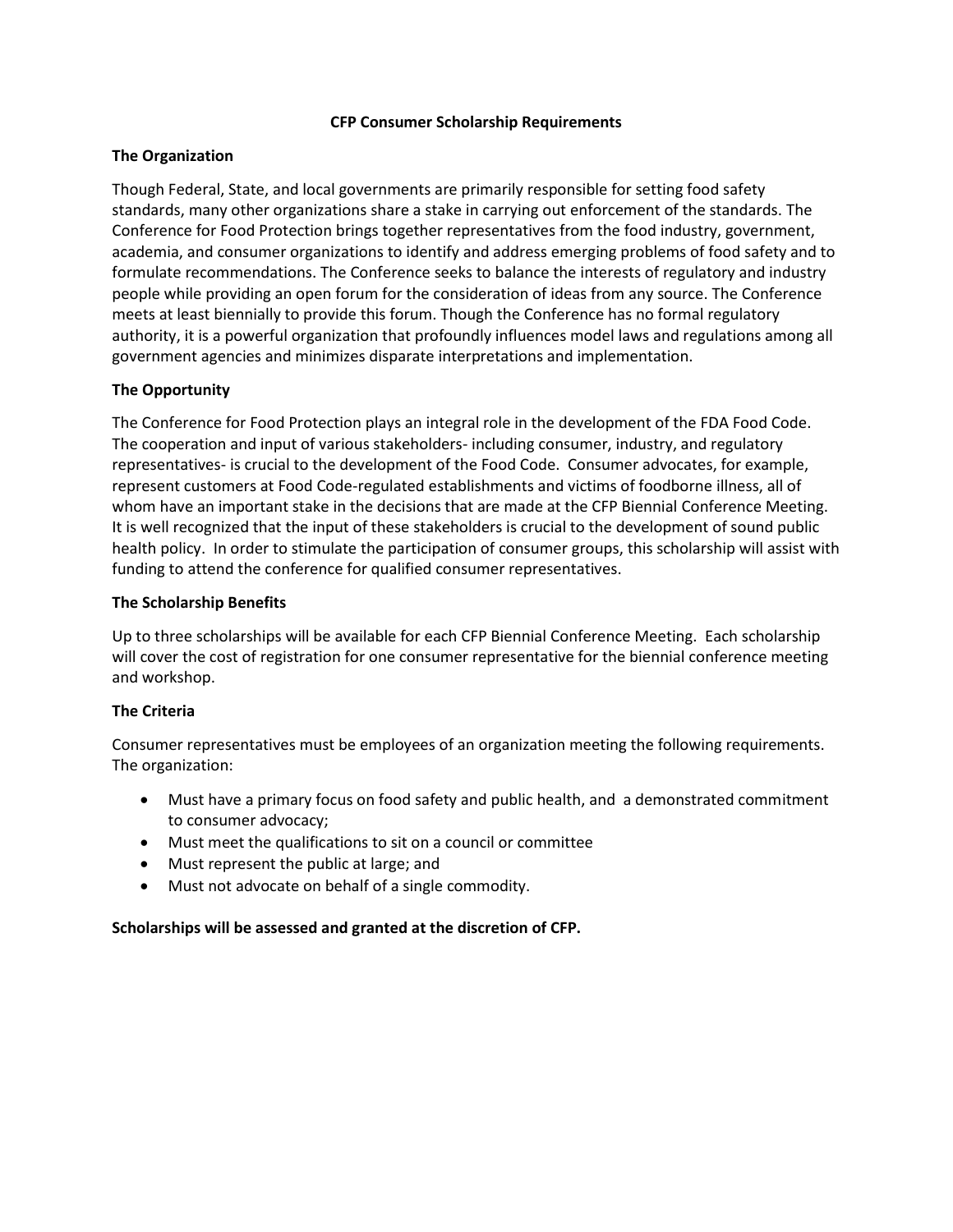# CFP Consumer Scholarship Application

The Consumer Scholarship was created to encourage participation in CFP by consumer advocacy groups. Because consumers are an important aspect of CFP's stakeholder consortium, we encourage you to apply if you meet the criteria as outlined here [hyperlink to Scholarship requirements]. Final scholarships will be granted at the discretion of CFP.

- 1. Name (organization):
- 2. Name (individual):
- 3. Title and primary focus (individual):
	- a. Please attach resume or professional biography here.
- 4. E-Mail Address:
- 5. Address:
- 6. Company Website:
- 7. What is the organization's primary focus?
- 8. What has the organization done to demonstrate commitment to consumer advocacy?
- 9. Does the organization accept funding from the government or industry?
	- a. If so, please explain.
- 10. Is the organization formally affiliated with any other organizations (including for-profit companies)?
- 11. Has the organization previously sent representatives to CFP?
	- a. If so, please indicate the most recent year of attendance.
	- b. Did the representative serve on the Council or as an active member on a Committee?
	- c. Would you be willing to serve on a Council or Committee?
- 12. What benefit do you feel you and your organization can bring to the CFP process?

**Conference for Food Protection Executive Board Meeting Committee Report**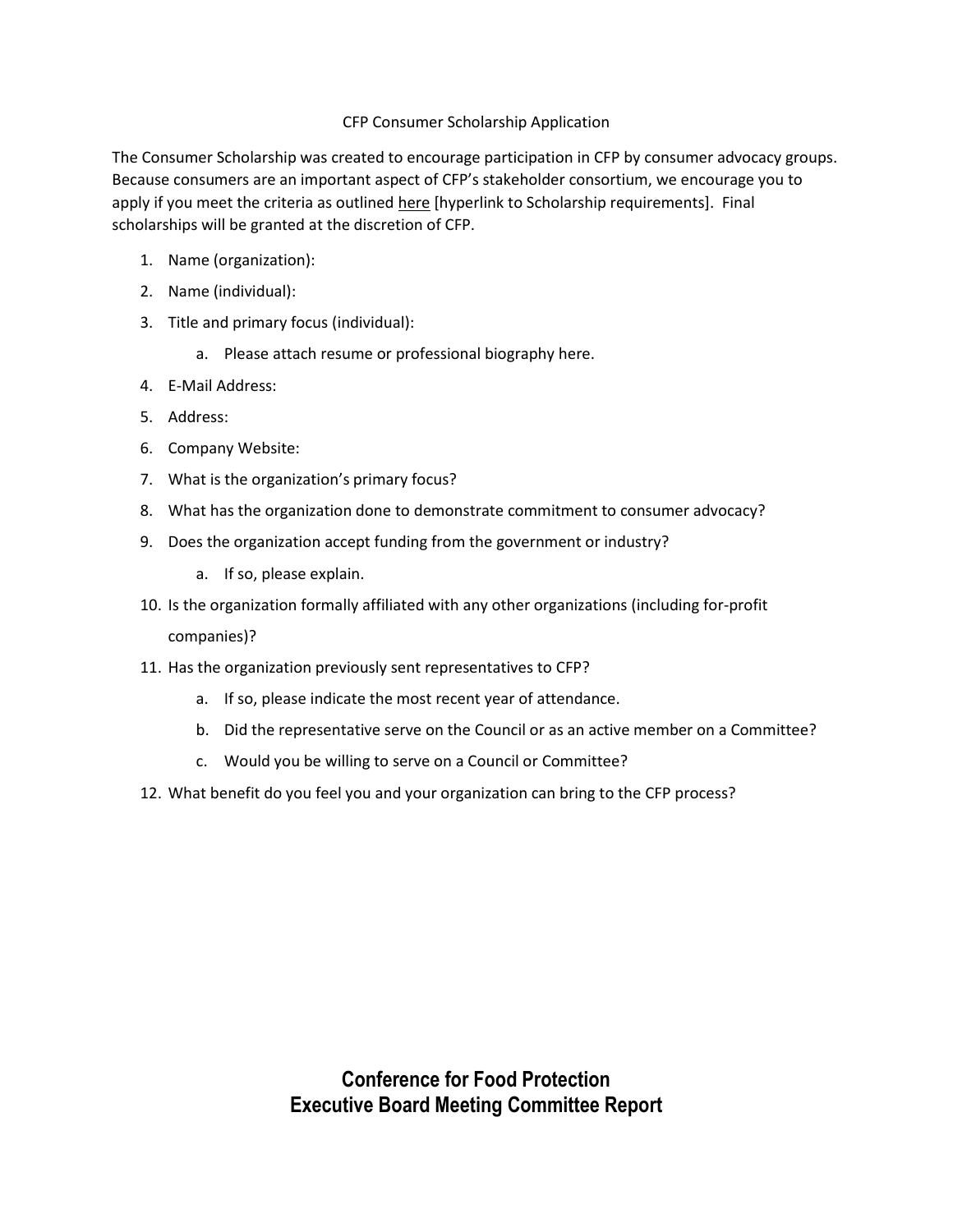**This report must be submitted to your Council Chair for review so that it can be approved and submitted to the Executive Board via the Executive Director 30 days before each Executive Board Meeting (held in April and August of each year). The report must be accompanied by an updated committee roster on the Excel spreadsheet provided (Committee Members Template) located here: [http://www.foodprotect.org/work/.](http://www.foodprotect.org/work/)**

**COMMITTEE NAME: Consumer Scholarship Committee**

**COUNCIL (I, II, or III): II**

**DATE OF REPORT:**

**SUBMITTED BY: Sarah Klein, Chair**

# **COMMITTEE CHARGE:**

**Issue #:** 2012 II-038

**Charge:** To provide scholarships for council members representing consumer organizations to cover registration costs for the biennial meetings and additional money, if available to cover travel costs.

**COMMITTEE'S REQUESTED ACTION FOR BOARD (If Applicable):** The Consumer Scholarship

Committee requests the following:

- **1)** That the Executive Board approve the Consumer Scholarship Requirements and Application for up to three (3) consumer scholarships as developed by this Committee, and distribute the information (via CFP website, brochure, etc.) during the current Biennial Meeting application cycle;
- **2)** Recognition that the scholarship is an ongoing award to be determined at the same time before every Conference and that the deadline for consumer groups to submit applications be no more than 8 weeks prior to the Conference;
- **3)** For the CFP website [\(www.foodprotect.org\)](http://www.foodprotect.org/) to include a linked button on the website on the same page as the application to become a member for "Consumer Scholarship Application";
- **4)** If the funds for the scholarships have not been disseminated after the deadline, then there will be no deadline, or if more funds become available the deadline will not close until all the available funds have been distributed; and
- **5)** The final short list of applicants for the scholarships will be determined by a Consumer Scholarship Committee, made up of all constituencies and chaired by the consumer member of the Executive Board, then submitted to the Executive Board for final approval.

# **PROGRESS REPORT / COMMITTEE ACTIVITIES WITH ACTIVITY DATES:**

The Consumer Scholarship Committee held their first meeting on June 27, 2013 for one hour. Both the draft of requirements and the application had been previously made available for feedback.